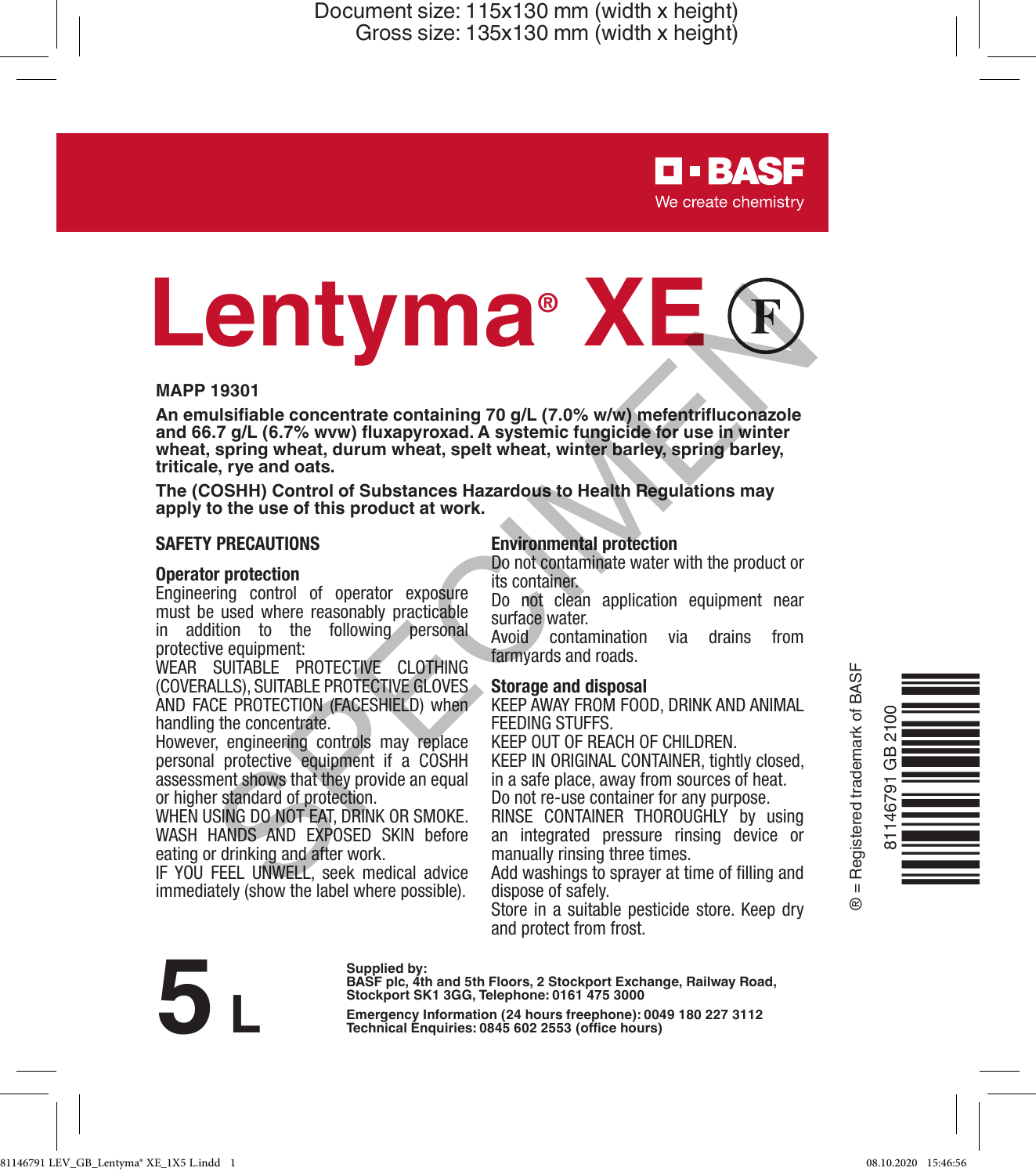## **Lentyma® XE An emulsifiable concentrate containing 70 g/L (7.0% w/w) mefentrifluconazole and 66.7 g/L (6.7% wvw) fluxapyroxad. Danger Causes skin irritation. May cause an allergic skin reaction. Causes serious eye damage. Harmful if inhaled. May cause respiratory irritation. May cause harm to breast-fed children. Toxic to aquatic life with long lasting effects.** Wear protective gloves/clothing/eye protection. Use only outdoors or in a well-ventilated area. IF IN EYES: Rinse cautiously with water for several minutes. Remove contact lenses, if present and easy to do. Continue rinsing. Immediately call a POISON CENTRE or doctor/ physician. Store in a well-ventilated place. Keep container tightly closed. Dispose of contents/container to a licensed hazardous-waste disposal contractor or collection site except for empty clean containers which can be disposed of as non-hazardous waste. Contains a solution of a methacrylate-based polymer. May produce an allergic reaction. **To avoid risks to human health and the environment, comply with the instructions for use.** r innated.<br>
se respiratory irritation.<br>
se respiratory irritation.<br>
aquatic life with long lasting effects.<br>
active gloves/clothing/eye protection.<br>
continues: Remove contact lenses, if present<br>
continued place. Keep conta

## **IMPORTANT INFORMATION**

**FOR USE ONLY AS AN AGRICULTURAL FUNGICIDE, as directed below:**

| <b>Crops</b>                                                                                                             | Maximum individual dose | <b>Maximum number of</b><br>applications | Latest time of application                                         |
|--------------------------------------------------------------------------------------------------------------------------|-------------------------|------------------------------------------|--------------------------------------------------------------------|
| Winter wheat, spring<br>wheat, durum wheat,<br>spelt wheat, winter barley.<br>spring barley, triticale, rye<br>and oats. | 1.5 litres product/ha   | 2 per crop                               | Up to and including<br>flowering anthesis just<br>complete (GS 69) |

### **Other specific Restrictions**

Do not apply by hand-held equipment.

Application must not be made before beginning of stem elongation (GS 30). A minimum interval of 14 days must be observed between applications.

**READ THE LABEL BEFORE USE. USING THIS PRODUCT IN A MANNER THAT IS INCONSISTENT WITH THE LABEL MAY BE AN OFFENCE. FOLLOW THE CODE OF PRACTICE FOR USING PLANT PROTECTION PRODUCTS.**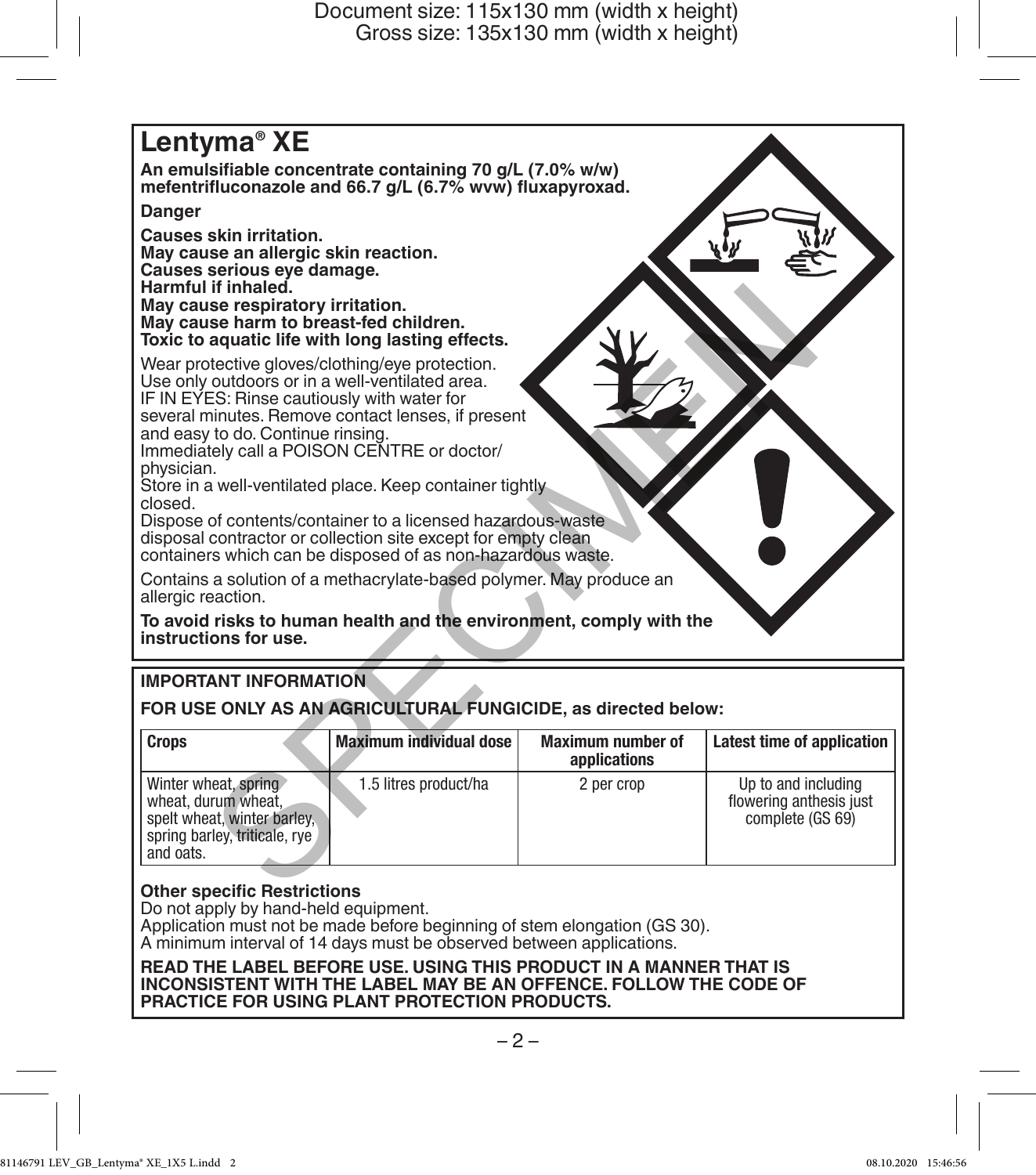### **DIRECTIONS FOR USE**

IMPORTANT: This information is approved as part of the Product Label. All instructions within this section must be read carefully in order to obtain safe and successful use of this product.

Lentyma XE is a systemic fungicide with protectant and curative properties for disease control in winter wheat, spring wheat, durum wheat, spelt wheat, winter barley, spring barley, triticale, rye and oats.

### **Restrictions/Warnings**

### **Disease control**

| <b>Restrictions/Warnings</b>                                                                                                                                                                                                             |                 |                        |                       |                       |                         |                                |     |                  |             |  |  |
|------------------------------------------------------------------------------------------------------------------------------------------------------------------------------------------------------------------------------------------|-----------------|------------------------|-----------------------|-----------------------|-------------------------|--------------------------------|-----|------------------|-------------|--|--|
| When applied to barley intended for malting, refer to the latest timing restrictions for<br>mefentrifluconazole and fluxapyroxad given by the British Beer and Pub Association.                                                          |                 |                        |                       |                       |                         |                                |     |                  |             |  |  |
| You must not apply, more than two foliar applications of products containing complex II<br>inhibitors (SDHIs) to any cereal crop.                                                                                                        |                 |                        |                       |                       |                         |                                |     |                  |             |  |  |
| After spraying, wash out sprayer thoroughly according to manufacturer's guideline and dispose<br>of washings and clean containers according to DEFRA Code of Practice and local authority<br>guidelines.                                 |                 |                        |                       |                       |                         |                                |     |                  |             |  |  |
| <b>Disease control</b>                                                                                                                                                                                                                   |                 |                        |                       |                       |                         |                                |     |                  |             |  |  |
| Lentyma XE is a systemic fungicide with protectant and curative properties for disease control<br>in winter wheat, spring wheat, durum wheat, spelt wheat, winter barley, spring barley, triticale,<br>rye and oats as summarised below: |                 |                        |                       |                       |                         |                                |     |                  |             |  |  |
|                                                                                                                                                                                                                                          | Winter<br>Wheat | <b>Spring</b><br>Wheat | <b>Durum</b><br>Wheat | <b>Spelt</b><br>Wheat | Winter<br><b>Barley</b> | <b>Spring</b><br><b>Barley</b> | Rye | <b>Triticale</b> | <b>Oats</b> |  |  |
| Septoria tritici                                                                                                                                                                                                                         | C.              | C                      | C.                    | C                     |                         |                                | C   | C                |             |  |  |
| Yellow rust                                                                                                                                                                                                                              | C               | $\overline{C}$         | C                     | C                     | C                       | C.                             | C   | C                |             |  |  |
| Brown rust                                                                                                                                                                                                                               | Ć               | C                      | $\overline{C}$        | C                     | C                       | C                              | C   | C                |             |  |  |
| Tan spot                                                                                                                                                                                                                                 | $\mathsf{R}$    | R                      | R                     | R                     |                         |                                | R   |                  |             |  |  |
| Powdery mildew                                                                                                                                                                                                                           | <b>MC</b>       | <b>MC</b>              | МC                    | <b>MC</b>             |                         |                                |     | <b>MC</b>        | <b>MC</b>   |  |  |
| Net blotch                                                                                                                                                                                                                               |                 |                        |                       |                       | C                       | C.                             |     |                  |             |  |  |
| Rhynchosporium                                                                                                                                                                                                                           |                 |                        |                       |                       | C                       | C                              | C   |                  |             |  |  |
| Ramularia                                                                                                                                                                                                                                |                 |                        |                       |                       | C                       | C                              |     |                  |             |  |  |
| Crown rust                                                                                                                                                                                                                               |                 |                        |                       |                       |                         |                                |     |                  | <b>MC</b>   |  |  |

C = Control

MC = Moderate Control R = Reduction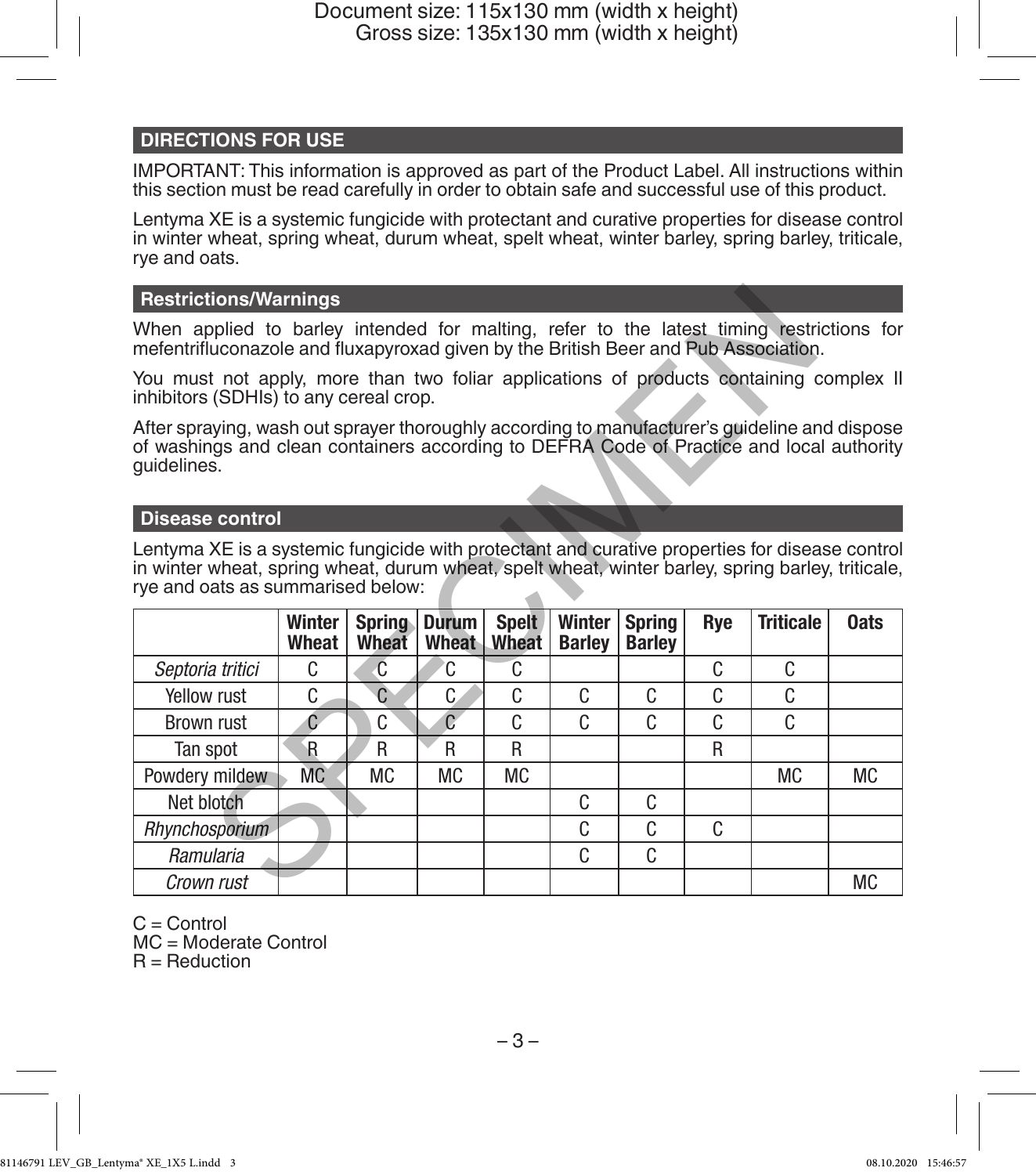### **Resistance Management**

Lentyma XE should be used in accordance with the instructions for use for the target diseases at the specific growth stages indicated.

Use Lentyma XE as part of an Integrated Crop Management (ICM) strategy incorporating other methods of control, including where appropriate other fungicides with a different mode of action.

Lentyma XE should be used preventatively and should not be relied upon for its curative potential.

There is a significant risk of widespread resistance occurring in *Septoria tritici* populations in the UK. Failure to follow resistance management action may result in reduced levels of disease control.

There is a significant risk of widespread resistance occurring in *Ramularia collo-cygni* populations to a number of different modes of action. Repeated use of products containing the same mode of action are unlikely to provide effective control of this disease. For further information on the resistance status of *Ramularia* contact your agronomist or specialist advisor and visit the FRAG-UK website. XE should be used preventatively and should not be relied upon for it<br>a significant risk of widespread resistance occurring in *Septoria tritici* pop<br>ailure to follow resistance management action may result in reduced leve

Lentyma XE contains mefentrifluconazole, a DMI fungicide. Resistance to some DMI fungicides has been identified in *Septoria* leaf blotch (*Mycosphaerella graminicola*) which may seriously affect the performance of some products. For further advice on resistance management in DMIs contact your agronomist or specialist advisor and visit the FRAG-UK website

### **Crop Specific Information**

### **Crops**

Lentyma XE is a systemic fungicide with protectant and curative properties for disease control in winter wheat, spring wheat, durum wheat, spelt wheat, winter barley, spring barley, triticale, rye and oats.

### **Time of Application**

Apply Lentyma XE as a protectant treatment. A maximum of two applications can be made up to and including flowering anthesis just complete (GS 69) in wheat, barley, triticale, rye and oats. If first application is before flag leaf sheaf opening (GS 49) a minimum interval of 14 days must be observed between applications. If first application is made after flag leaf sheaf opening (GS 49) a minimum interval of 21 days must be observed between applications.

### **Rate of Application**

Apply 1.5 litres Lentyma XE in a water volume of 100-300 litres of water per hectare.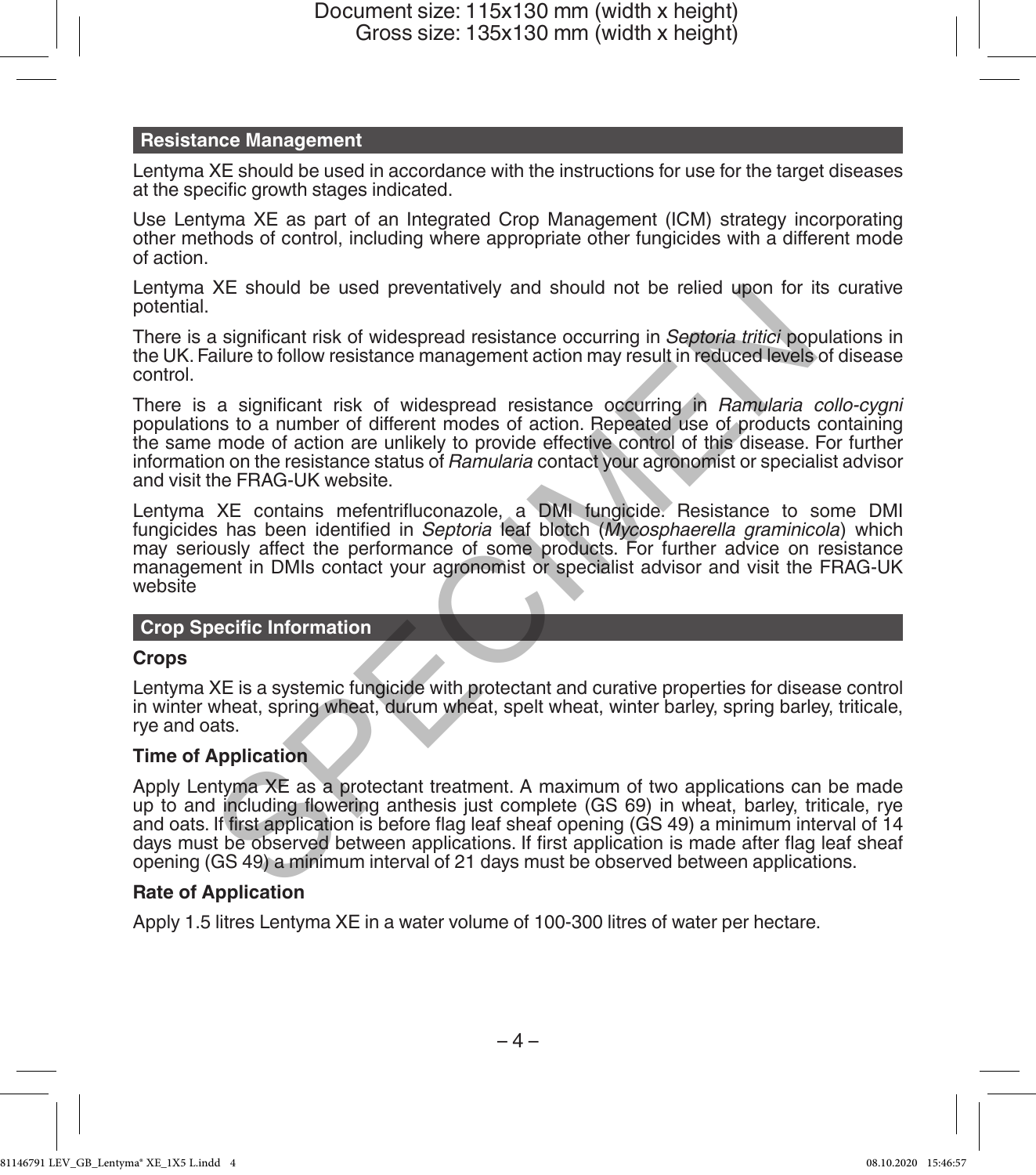### **Mixing and Application**

### **Mixing**

Apply as a MEDIUM spray, as defined by BCPC.

Half fill the spray tank with clean water and start the agitation. SHAKE THE CONTAINER WELL before use and pour in the required amount of product. Rinse any empty containers thoroughly and add rinsings to the spray tank. Add the remainder of the water and continue agitation until spraying is completed.

When tank mixes are to be used, each product should be added separately to the spray tank, taking due note of any instructions given as to the order of mixing.

All tank mixes should be used immediately after mixing.

### **Compatibility**

For details of compatibilities please contact your distributor, local BASF representative or the BASF Technical Services Hotline: 0845 602 2553. Alternatively, visit our website www. agricentre.basf.co.uk.

### **The following does not form part of the authorised label text.**

With many products there is a general risk of resistance developing to the active ingredients. For this reason a change in activity cannot be ruled out. It is generally impossible to predict with certainty how resistance may develop because there are so many crop and use<br>connected ways of influencing this. We therefore have to exclude liability for damage or loss attributable to any such resistance that may develop. To help minimise any loss in activity the BASF recommended rate should in all events be adhered to.

Numerous, particularly regional or regionally attributable, factors can influence the activity of the product. Examples include weather and soil conditions, crop plant varieties, crop rotation, treatment times, application amounts, admixture with other products, appearance of organisms resistant to active ingredients and spraying techniques. Under particular conditions a change in activity or damage to plants cannot be ruled out. The manufacturer or supplier is therefore unable to accept any liability in such circumstances. All goods supplied by us are of high grade and we believe them to be suitable, but as we cannot exercise control over their mixing or use or the weather conditions during and after application, which may affect the performance of the material, all conditions and warranties, statutory or otherwise, as to the quality or fitness for any purpose of our goods are excluded and no responsibility will be accepted by us for any damage or injury whatsoever arising from their storage, handling, application or use; but nothing should be deemed to exclude or restrict any liability upon us which cannot be excluded or restricted under the provisions of the Unfair Contract Terms Act 1977 or any similar applicable law. y and strategies the best and the strategies and the strategies of the members of the members of the members of the members of the members of the members of the strategies should be used immediately after mixing.<br>
Similarl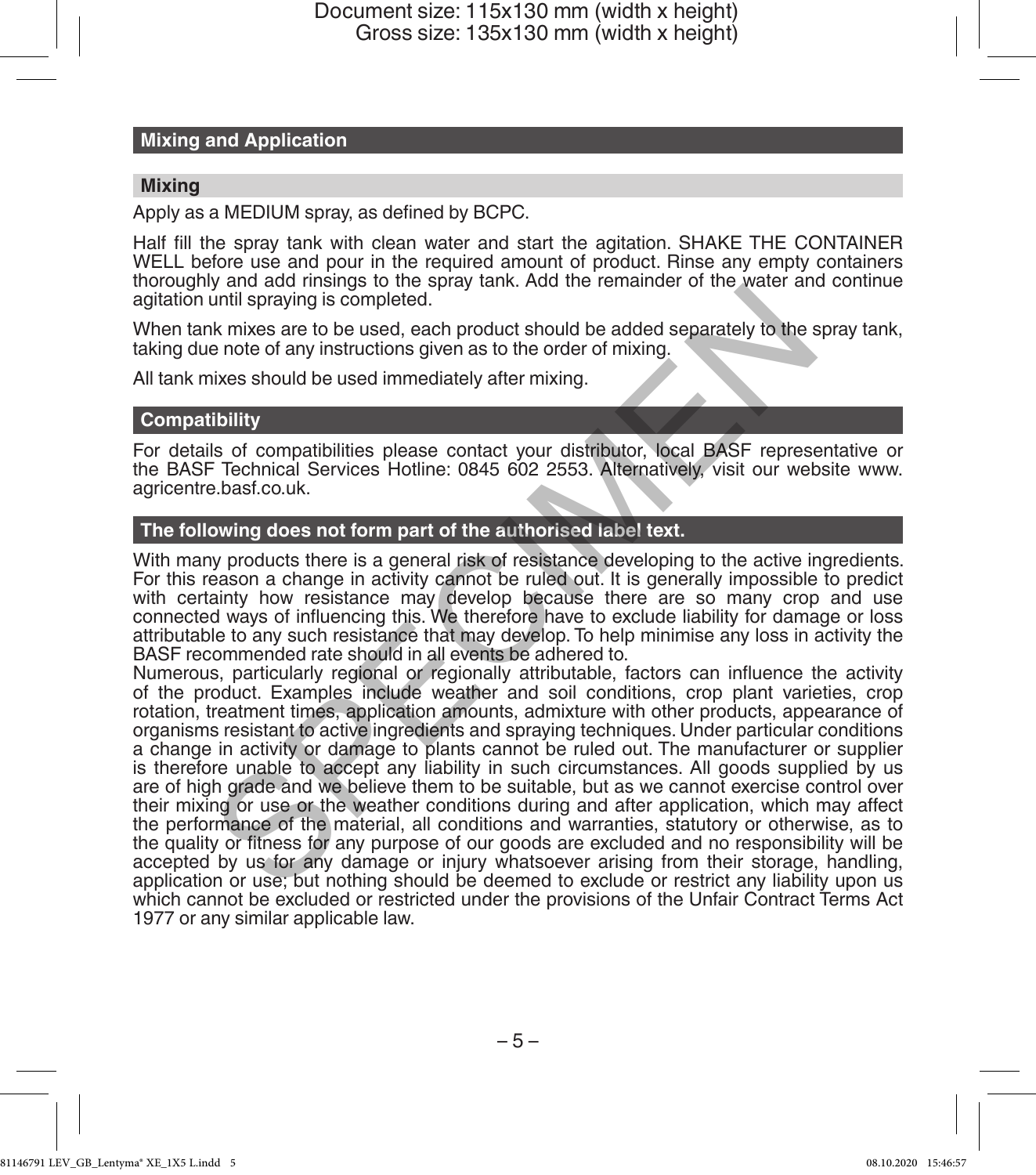### **Section 6 of the Health and Safety at Work Act**

### **Additional Product Safety Information**

The product label provides information on a specific pesticidal use of the product; do not use otherwise, unless you have assessed any potential hazard involved, the safety measures required and that the particular use has "off-label" approval or is otherwise permitted under the Plant Protection Product Regulations (EC) No 1107/2009.

The information on this label is based on the best available information including data from test results.

### **Safety Data Sheet**

To access the Safety Data Sheet for this product scan the QR code or use the weblink below:



http://www.agricentre.basf.co.uk/go/agricentre.basf.co.uk/Lentyma-XE/MSDS

Alternatively, contact your supplier.